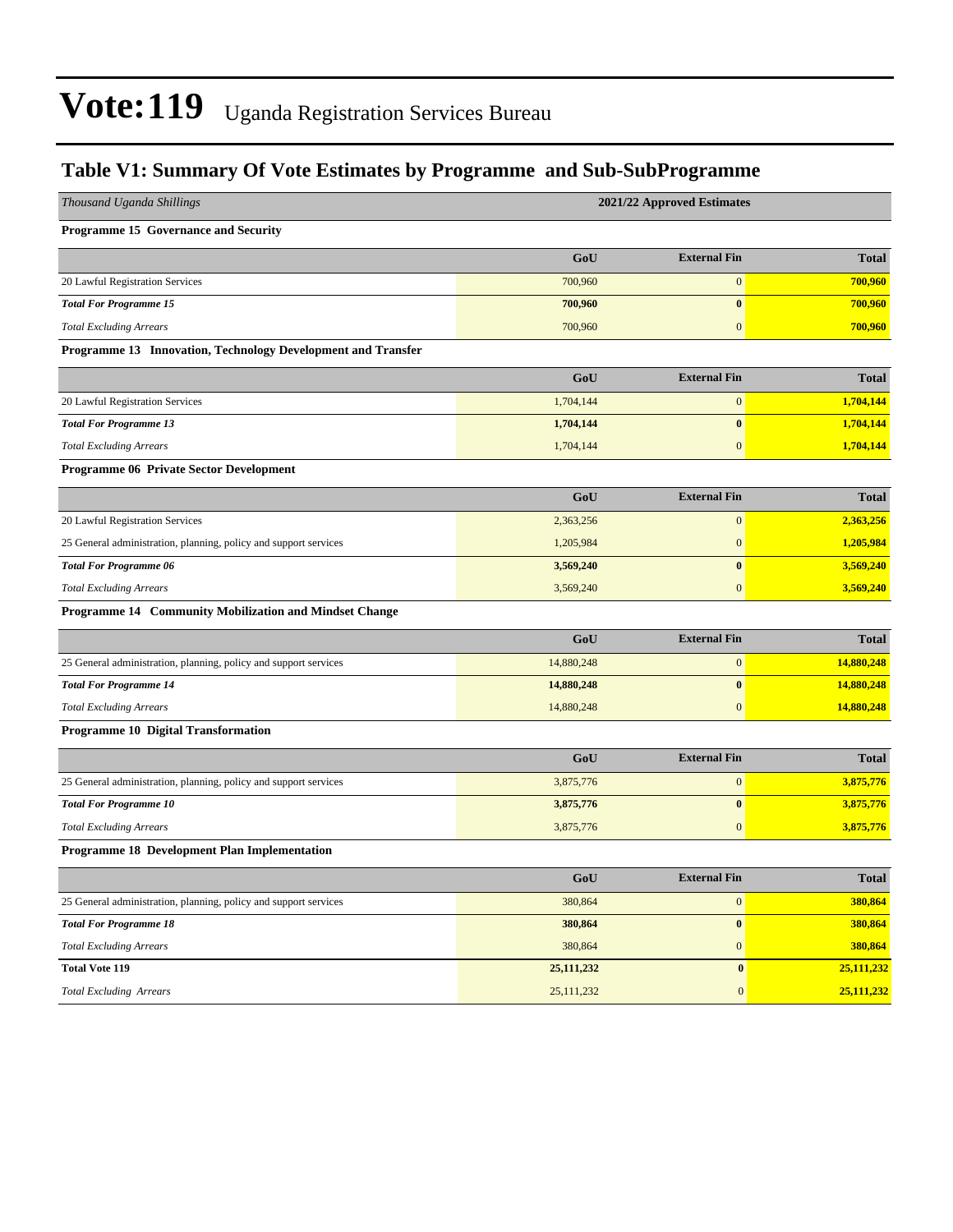### **Table V2: Summary Of Vote Estimates by Sub-SubProgramme,Department and Project**

| Thousand Uganda Shillings                                                         |                  | 2020/21 Approved Budget |                  |              | 2021/22 Approved Estimates |                               |              |  |
|-----------------------------------------------------------------------------------|------------------|-------------------------|------------------|--------------|----------------------------|-------------------------------|--------------|--|
| <b>Sub-SubProgramme 20 Lawful Registration Services</b>                           |                  |                         |                  |              |                            |                               |              |  |
| <b>Recurrent Budget Estimates</b>                                                 | <b>Wage</b>      | <b>Non-Wage</b>         | <b>AIA</b>       | <b>Total</b> | <b>Wage</b>                | <b>Non-Wage</b>               | <b>Total</b> |  |
| 02 Civil Registration Services                                                    | 600,960          | 769,211                 | $\mathbf{0}$     | 1,370,171    | 600,960                    | 100,000                       | 700,960      |  |
| 03 Intellectual Property Rights                                                   | 714,144          | 468,335                 | $\boldsymbol{0}$ | 1,182,479    | 714,144                    | 990,000                       | 1,704,144    |  |
| 04 Business Registration Services                                                 | 915,168          | 1,782,923               | $\boldsymbol{0}$ | 2,698,091    | 1,815,168                  | 353,400                       | 2,168,568    |  |
| 08 Insolvency Services                                                            | 194,688          | 131,931                 | $\mathbf{0}$     | 326,619      | 194,688                    | $\Omega$                      | 194,688      |  |
| <b>Total Recurrent Budget Estimates for Sub-</b><br><b>SubProgramme</b>           | 2,424,960        | 3,152,401               | $\bf{0}$         | 5,577,361    | 3,324,960                  | 1,443,400                     | 4,768,360    |  |
|                                                                                   | GoU              | <b>External Fin</b>     | <b>AIA</b>       | <b>Total</b> | GoU                        | <b>External Fin</b>           | <b>Total</b> |  |
| <b>Total For Sub-SubProgramme 20</b>                                              | 5,577,361        | $\bf{0}$                | $\bf{0}$         | 5,577,361    | 4,768,360                  | $\bf{0}$                      | 4,768,360    |  |
| <b>Total Excluding Arrears</b>                                                    | 5,577,361        | $\mathbf{0}$            | $\boldsymbol{0}$ | 5,577,361    | 4,768,360                  | $\overline{0}$                | 4,768,360    |  |
| Sub-SubProgramme 25 General administration, planning, policy and support services |                  |                         |                  |              |                            |                               |              |  |
| <b>Recurrent Budget Estimates</b>                                                 | <b>Wage</b>      | <b>Non-Wage</b>         | <b>AIA</b>       | <b>Total</b> | <b>Wage</b>                | Non-Wage                      | <b>Total</b> |  |
| 01 Office of the Registrar General                                                | 1,773,312        | 2,147,936               | $\boldsymbol{0}$ | 3,921,248    | 1,773,312                  | 1,697,464                     | 3,470,776    |  |
| 05 Finance and Administration                                                     | 3.369.403        | 11.837.692              | $\mathbf{0}$     | 15,207,095   | 4,269,403                  | 10,610,845                    | 14,880,248   |  |
| 06 Regional Offices                                                               | 1,110,984        | 242,176                 | $\mathbf{0}$     | 1,353,160    | 1,110,984                  | 95,000                        | 1,205,984    |  |
| 07 Internal Audit                                                                 | 300,864          | 106,738                 | $\boldsymbol{0}$ | 407,602      | 300,864                    | 80,000                        | 380,864      |  |
| <b>Total Recurrent Budget Estimates for Sub-</b><br><b>SubProgramme</b>           | 6,554,563        | 14,334,542              | $\bf{0}$         | 20,889,106   | 7,454,563                  | 12,483,309                    | 19,937,872   |  |
| <b>Development Budget Estimates</b>                                               | <b>GoU Dev't</b> | <b>External Fin</b>     | <b>AIA</b>       | <b>Total</b> |                            | <b>GoU Dev't External Fin</b> | <b>Total</b> |  |
| 1648 Retooling of Uganda Registration Services Bureau                             | 405,000          | $\mathbf{0}$            | $\mathbf{0}$     | 405,000      | 405,000                    | $\overline{0}$                | 405,000      |  |
| <b>Total Development Budget Estimates for Sub-</b><br><b>SubProgramme</b>         | 405,000          | $\bf{0}$                | $\bf{0}$         | 405,000      | 405,000                    | $\mathbf{0}$                  | 405,000      |  |
|                                                                                   |                  | GoU External Fin        | <b>AIA</b>       | <b>Total</b> | GoU                        | <b>External Fin</b>           | <b>Total</b> |  |
| <b>Total For Sub-SubProgramme 25</b>                                              | 21,294,106       | $\bf{0}$                | $\bf{0}$         | 21,294,106   | 20,342,872                 | $\bf{0}$                      | 20,342,872   |  |
| <b>Total Excluding Arrears</b>                                                    | 21,262,275       | $\boldsymbol{0}$        | $\mathbf{0}$     | 21,262,275   | 20,342,872                 | $\overline{0}$                | 20,342,872   |  |
| <b>Total Vote 119</b>                                                             | 26,871,466       | $\bf{0}$                | $\bf{0}$         | 26,871,466   | 25, 111, 232               | $\mathbf{0}$                  | 25,111,232   |  |
| <b>Total Excluding Arrears</b>                                                    | 26,839,636       | $\mathbf{0}$            | $\overline{0}$   | 26,839,636   | 25,111,232                 | $\mathbf{0}$                  | 25,111,232   |  |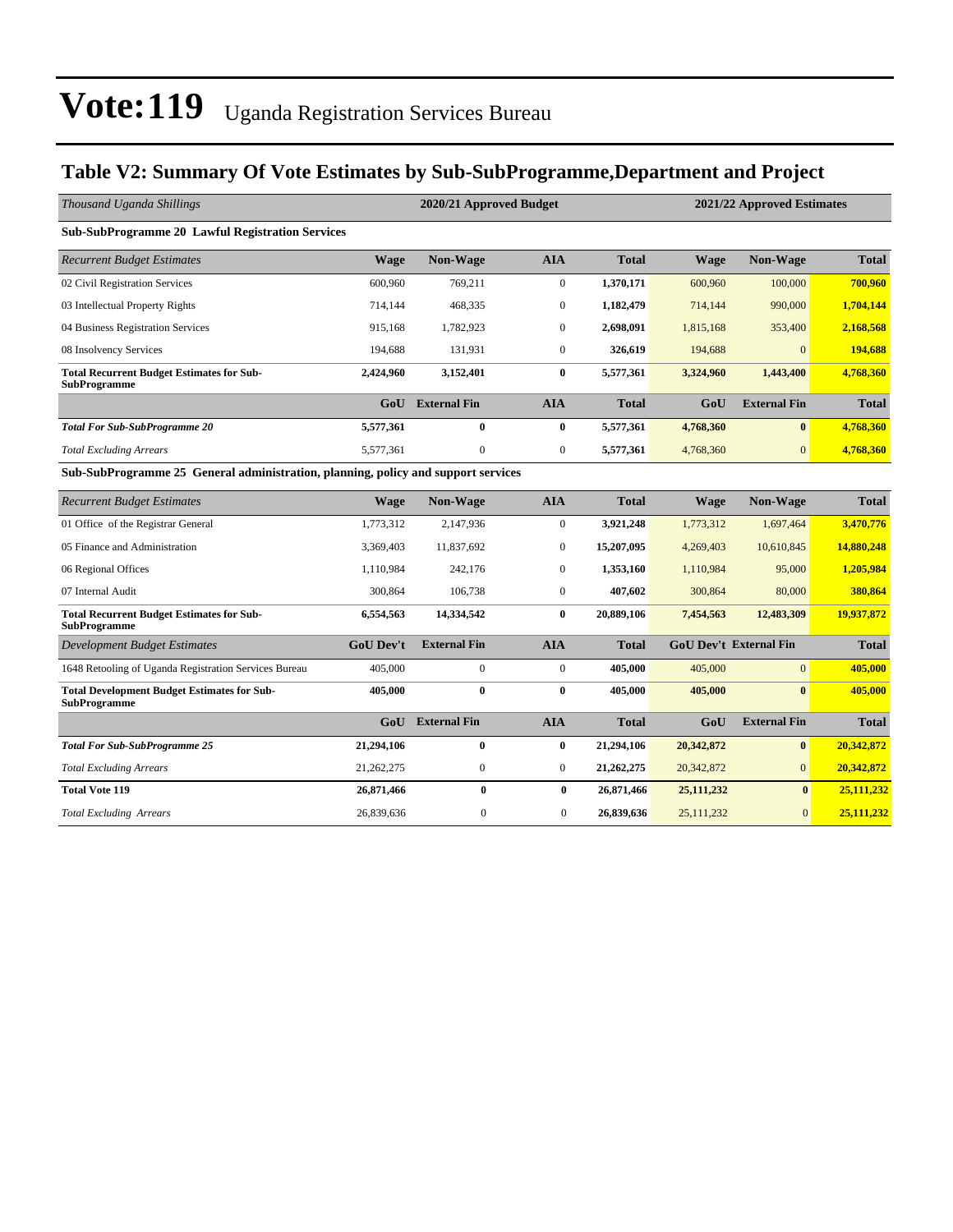## **Table V3: Summary Vote Estimates by Item**

| Thousand Uganda Shillings                                   |            | 2020/21 Approved Budget |            |              | 2021/22 Approved Estimates |                     |                         |  |
|-------------------------------------------------------------|------------|-------------------------|------------|--------------|----------------------------|---------------------|-------------------------|--|
|                                                             | GoU        | External Fin            | <b>AIA</b> | <b>Total</b> | GoU                        | <b>External Fin</b> | <b>Total</b>            |  |
| <b>Employees, Goods and Services (Outputs Provided)</b>     | 26,434,636 | 0                       | $\bf{0}$   | 26,434,636   | 24,706,232                 | $\bf{0}$            | 24,706,232              |  |
| 211102 Contract Staff Salaries                              | 8,979,523  | $\bf{0}$                | $\bf{0}$   | 8,979,523    | 10,779,523                 | $\bf{0}$            | 10,779,523              |  |
| 211103 Allowances (Inc. Casuals, Temporary)                 | 4,005,580  | 0                       | $\bf{0}$   | 4,005,580    | 2,829,718                  | $\bf{0}$            | 2,829,718               |  |
| 212101 Social Security Contributions                        | 897,952    | 0                       | $\bf{0}$   | 897,952      | 1,077,952                  | $\bf{0}$            | 1,077,952               |  |
| 213001 Medical expenses (To employees)                      | 758,112    | 0                       | $\bf{0}$   | 758,112      | 758,112                    | $\bf{0}$            | 758,112                 |  |
| 213002 Incapacity, death benefits and funeral expenses      | 10,000     | $\bf{0}$                | $\bf{0}$   | 10,000       | 10,000                     | $\bf{0}$            | 10,000                  |  |
| 213004 Gratuity Expenses                                    | 2,244,881  | 0                       | $\bf{0}$   | 2,244,881    | 2,694,881                  | $\bf{0}$            | 2,694,881               |  |
| 221001 Advertising and Public Relations                     | 336,000    | 0                       | $\bf{0}$   | 336,000      | 400,300                    | $\bf{0}$            | 400,300                 |  |
| 221002 Workshops and Seminars                               | 652,444    | 0                       | $\bf{0}$   | 652,444      | 422,260                    | $\bf{0}$            | 422,260                 |  |
| 221003 Staff Training                                       | 480,512    | 0                       | $\bf{0}$   | 480,512      | 32,300                     | $\bf{0}$            | 32,300                  |  |
| 221004 Recruitment Expenses                                 | 30,000     | 0                       | $\bf{0}$   | 30,000       | 20,000                     | $\bf{0}$            | 20,000                  |  |
| 221008 Computer supplies and Information Technology<br>(TT) | 1,061,592  | 0                       | $\bf{0}$   | 1,061,592    | 398,643                    | $\bf{0}$            | 398,643                 |  |
| 221009 Welfare and Entertainment                            | 1,036,334  | 0                       | $\bf{0}$   | 1,036,334    | 688,781                    | $\bf{0}$            | 688,781                 |  |
| 221011 Printing, Stationery, Photocopying and Binding       | 598,656    | 0                       | $\bf{0}$   | 598,656      | 277,677                    | $\bf{0}$            | 277,677                 |  |
| 221012 Small Office Equipment                               | 16,260     | 0                       | $\bf{0}$   | 16,260       | 505                        | $\bf{0}$            | 505                     |  |
| 221017 Subscriptions                                        | 24,876     | 0                       | $\bf{0}$   | 24,876       | 64,578                     | $\bf{0}$            | 64,578                  |  |
| 222002 Postage and Courier                                  | 4,800      | 0                       | $\bf{0}$   | 4,800        | 2,400                      | $\bf{0}$            | 2,400                   |  |
| 222003 Information and communications technology<br>(ICT)   | 520,000    | 0                       | $\bf{0}$   | 520,000      | 889,222                    | $\bf{0}$            | 889,222                 |  |
| 223003 Rent – (Produced Assets) to private entities         | 1,425,511  | 0                       | $\bf{0}$   | 1,425,511    | 1,242,047                  | $\bf{0}$            | 1,242,047               |  |
| 223004 Guard and Security services                          | 197,300    | 0                       | $\bf{0}$   | 197,300      | 202,340                    | $\bf{0}$            | 202,340                 |  |
| 223005 Electricity                                          | 216,000    | 0                       | $\bf{0}$   | 216,000      | 216,000                    | $\bf{0}$            | 216,000                 |  |
| 224004 Cleaning and Sanitation                              | 96,000     | 0                       | $\bf{0}$   | 96,000       | 100,800                    | $\bf{0}$            | 100,800                 |  |
| 224005 Uniforms, Beddings and Protective Gear               | 0          | 0                       | $\bf{0}$   | 0            | 19,425                     | $\bf{0}$            | 19,425                  |  |
| 225001 Consultancy Services- Short term                     | 61,459     | 0                       | $\bf{0}$   | 61,459       | 101,631                    | $\bf{0}$            | 101,631                 |  |
| 225002 Consultancy Services-Long-term                       | 1,200,000  | 0                       | $\bf{0}$   | 1,200,000    | $\bf{0}$                   | $\bf{0}$            | $\overline{\mathbf{0}}$ |  |
| 227001 Travel inland                                        | 325,582    | 0                       | $\bf{0}$   | 325,582      | 468,927                    | $\bf{0}$            | 468,927                 |  |
| 227002 Travel abroad                                        | 343,882    | 0                       | $\bf{0}$   | 343,882      | $\bf{0}$                   | $\mathbf{0}$        | $\bf{0}$                |  |
| 227003 Carriage, Haulage, Freight and transport hire        | $\bf{0}$   | 0                       | $\bf{0}$   | 0            | 80,000                     | $\bf{0}$            | 80,000                  |  |
| 227004 Fuel, Lubricants and Oils                            | 543,300    | 0                       | $\bf{0}$   | 543,300      | 604,800                    | $\bf{0}$            | 604,800                 |  |
| 228001 Maintenance - Civil                                  | 10,000     | 0                       | $\bf{0}$   | 10,000       | 11,800                     | $\bf{0}$            | 11,800                  |  |
| 228002 Maintenance - Vehicles                               | 266,720    | 0                       | $\bf{0}$   | 266,720      | 259,600                    | $\bf{0}$            | 259,600                 |  |
| 228003 Maintenance - Machinery, Equipment &<br>Furniture    | 22,560     | 0                       | $\bf{0}$   | 22,560       | 12,800                     | $\bf{0}$            | 12,800                  |  |
| 282101 Donations                                            | 28,800     | 0                       | $\bf{0}$   | 28,800       | 10,500                     | $\bf{0}$            | 10,500                  |  |
| 282102 Fines and Penalties/ Court wards                     | 40,000     | 0                       | $\bf{0}$   | 40,000       | 28,709                     | $\bf{0}$            | 28,709                  |  |
| <b>Investment</b> (Capital Purchases)                       | 405,000    | 0                       | $\bf{0}$   | 405,000      | 405,000                    | $\bf{0}$            | 405,000                 |  |
| 312213 ICT Equipment                                        | 405,000    | 0                       | $\bf{0}$   | 405,000      | 405,000                    | $\bf{0}$            | 405,000                 |  |
| <b>Arrears</b>                                              | 31,830     | 0                       | $\bf{0}$   | 31,830       | $\bf{0}$                   | $\bf{0}$            | $\bf{0}$                |  |
| 321605 Domestic arrears (Budgeting)                         | 22,796     | 0                       | $\bf{0}$   | 22,796       | $\bf{0}$                   | $\bf{0}$            | $\bf{0}$                |  |
| 321614 Electricity arrears (Budgeting)                      | 9,034      | 0                       | $\bf{0}$   | 9,034        | $\bf{0}$                   | $\bf{0}$            | $\bf{0}$                |  |
| <b>Grand Total Vote 119</b>                                 | 26,871,466 | $\bf{0}$                | $\bf{0}$   | 26,871,466   | 25,111,232                 | $\bf{0}$            | 25,111,232              |  |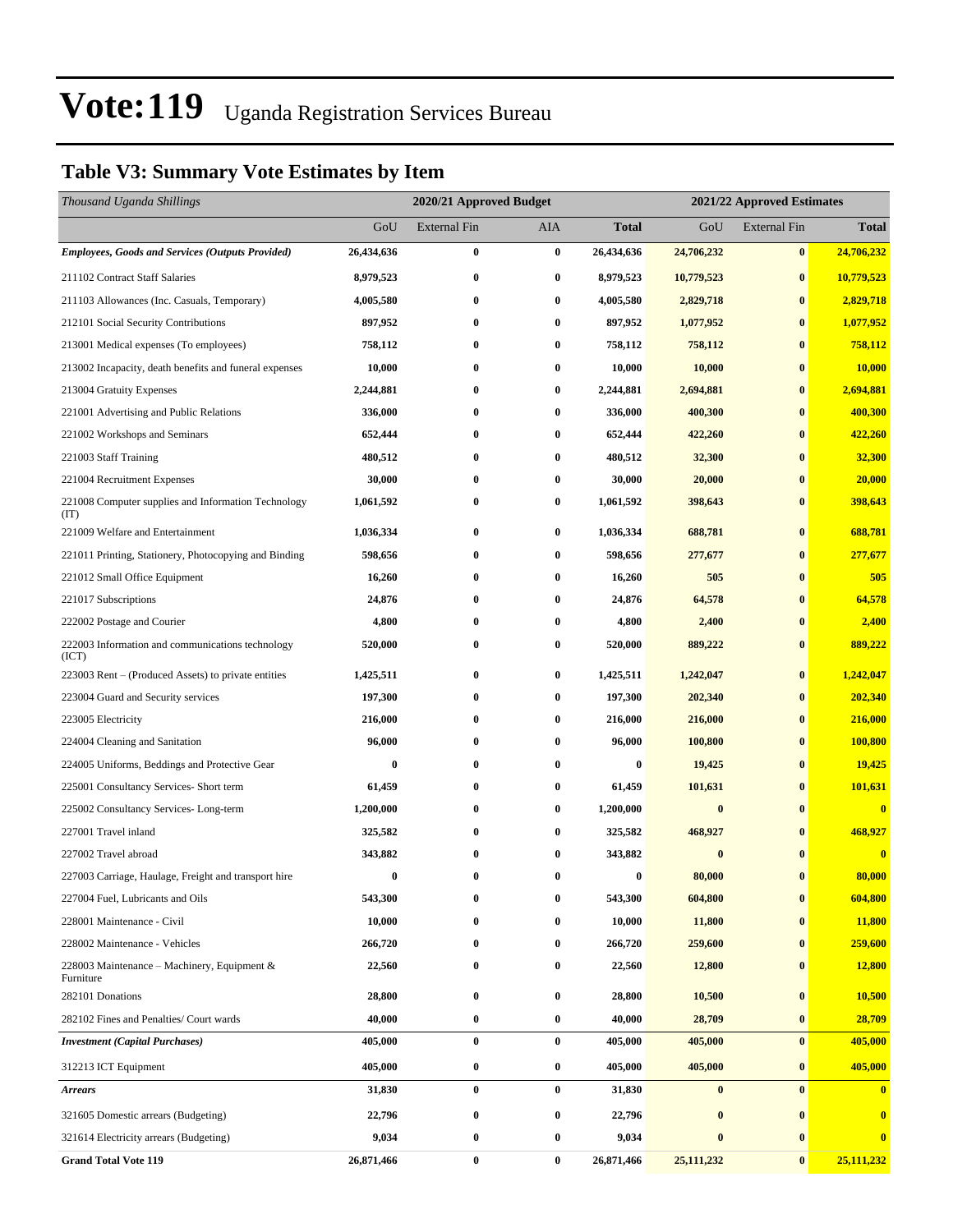|  | $\textbf{Vote:119}$ Uganda Registration Services Bureau |
|--|---------------------------------------------------------|
|--|---------------------------------------------------------|

| $\sim$<br>Total Excluding<br>Arrears | ۰.<br>-21<br>9.030<br>.<br>$\sim$ |  | $.$ 020 $\epsilon$<br>26.83<br>39.636 | າະ<br>$\sim$ $\sim$ $\sim$ |  |
|--------------------------------------|-----------------------------------|--|---------------------------------------|----------------------------|--|
|                                      |                                   |  |                                       |                            |  |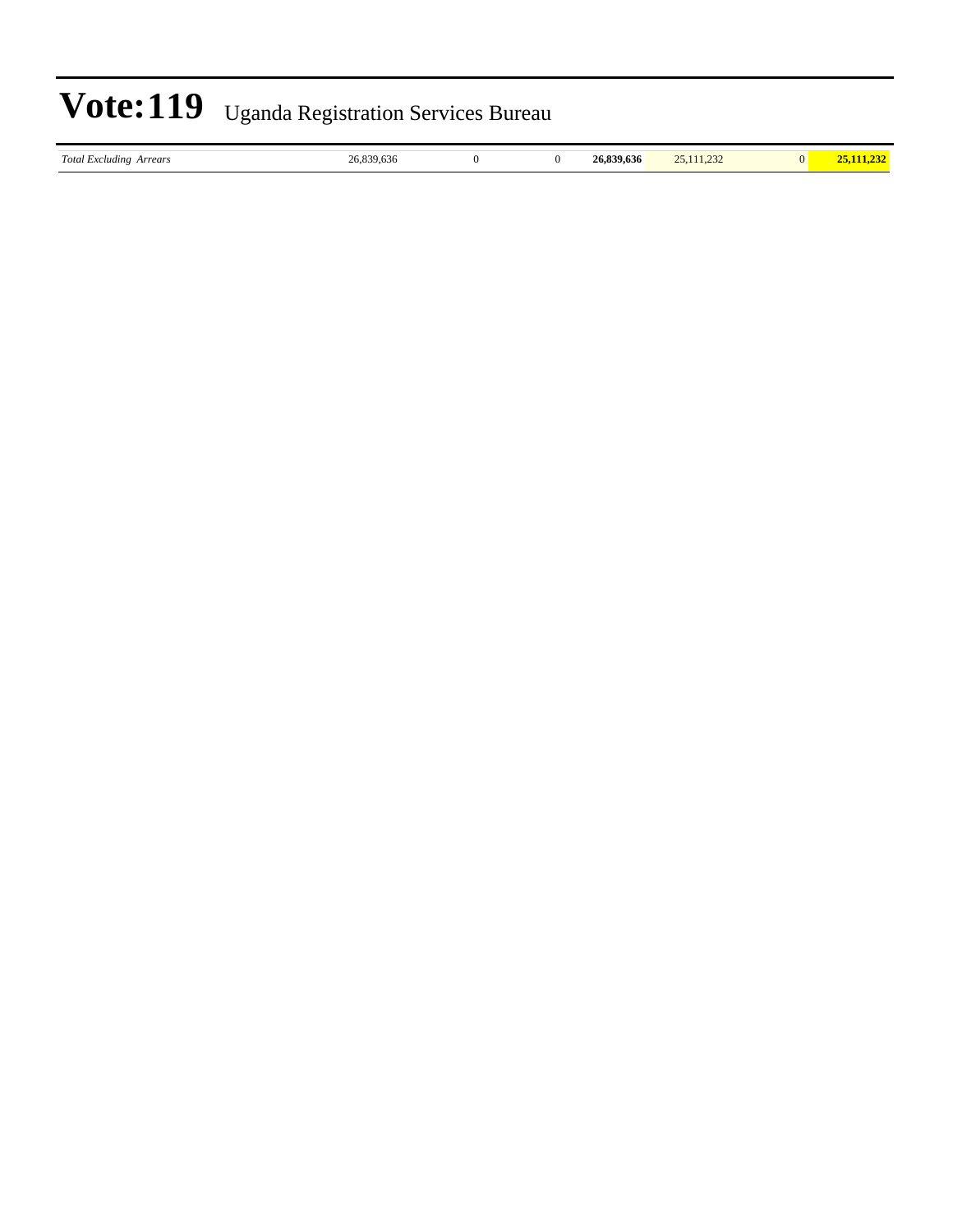### **Table V4: Detailed Estimates by Sub-SubProgramme, Department,Project and Budget Output and Item**

#### *Sub-SubProgrammme 20 Lawful Registration Services*

*Recurrent Budget Estimates*

#### **Department 02 Civil Registration Services**

| Thousand Uganda Shillings                                                        |              | 2020/21 Approved Budget |                |              |              | 2021/22 Approved Estimates |                |
|----------------------------------------------------------------------------------|--------------|-------------------------|----------------|--------------|--------------|----------------------------|----------------|
| <b>Outputs Provided</b>                                                          | Wage         | Non Wage                | <b>AIA</b>     | <b>Total</b> | Wage         | Non Wage                   | <b>Total</b>   |
| <b>Budget Output 122001 Civil, Customary Marriages and Licensing of Churches</b> |              |                         |                |              |              |                            |                |
| 211102 Contract Staff Salaries                                                   | 600,960      | $\mathbf{0}$            | $\overline{0}$ | 600.960      | 600,960      | $\overline{0}$             | 600,960        |
| 221001 Advertising and Public Relations                                          | $\mathbf{0}$ | 121,000                 | $\overline{0}$ | 121,000      | $\mathbf{0}$ | 10,000                     | 10,000         |
| 221002 Workshops and Seminars                                                    | $\mathbf{0}$ | 50,000                  | $\Omega$       | 50.000       | $\mathbf{0}$ | $\mathbf{0}$               | $\overline{0}$ |
| 221008 Computer supplies and Information Technology (IT)                         | $\mathbf{0}$ | 146,380                 | $\overline{0}$ | 146,380      | $\mathbf{0}$ | 30,000                     | 30,000         |
| 221009 Welfare and Entertainment                                                 | $\mathbf{0}$ | 9,039                   | $\Omega$       | 9.039        | $\mathbf{0}$ | 10,000                     | 10,000         |
| 221011 Printing, Stationery, Photocopying and Binding                            | $\mathbf{0}$ | 115,536                 | $\overline{0}$ | 115,536      | $\mathbf{0}$ | 30,000                     | 30,000         |
| 225001 Consultancy Services- Short term                                          | $\mathbf{0}$ | 10,000                  | $\overline{0}$ | 10,000       | $\mathbf{0}$ | $\mathbf{0}$               | $\mathbf{0}$   |
| 225002 Consultancy Services-Long-term                                            | $\mathbf{0}$ | 250,000                 | $\Omega$       | 250,000      | $\mathbf{0}$ | $\mathbf{0}$               | $\mathbf{0}$   |
| 227001 Travel inland                                                             | $\mathbf{0}$ | 25,000                  | $\overline{0}$ | 25,000       | $\mathbf{0}$ | 20,000                     | 20,000         |
| 227002 Travel abroad                                                             | $\mathbf{0}$ | 42,256                  | $\overline{0}$ | 42,256       | $\mathbf{0}$ | $\mathbf{0}$               | $\overline{0}$ |
| <b>Total Cost of Budget Output 01</b>                                            | 600,960      | 769,211                 | 0              | 1,370,171    | 600,960      | 100,000                    | 700,960        |
| <b>Total Cost Of Outputs Provided</b>                                            | 600,960      | 769,211                 | $\bf{0}$       | 1,370,171    | 600,960      | 100,000                    | 700,960        |
| <b>Total Cost for Department 02</b>                                              | 600,960      | 769,211                 | $\bf{0}$       | 1,370,171    | 600,960      | 100,000                    | 700,960        |
| <b>Total Excluding Arrears</b>                                                   | 600,960      | 769,211                 | $\overline{0}$ | 1,370,171    | 600,960      | 100,000                    | 700,960        |

#### **Department 03 Intellectual Property Rights**

| Thousand Uganda Shillings                                                             |              | 2020/21 Approved Budget |                |              |                | 2021/22 Approved Estimates |                         |  |
|---------------------------------------------------------------------------------------|--------------|-------------------------|----------------|--------------|----------------|----------------------------|-------------------------|--|
| <b>Outputs Provided</b>                                                               | Wage         | Non Wage                | <b>AIA</b>     | <b>Total</b> | Wage           | Non Wage                   | <b>Total</b>            |  |
| Budget Output 122002 Patents, trademarks, copyrights, Industrial design registrations |              |                         |                |              |                |                            |                         |  |
| 211102 Contract Staff Salaries                                                        | 714,144      | $\Omega$                | $\Omega$       | 714,144      | 714,144        | $\mathbf{0}$               | 714,144                 |  |
| 211103 Allowances (Inc. Casuals, Temporary)                                           | $\mathbf{0}$ | $\Omega$                | $\Omega$       | $\bf{0}$     | $\mathbf{0}$   | 164,021                    | 164,021                 |  |
| 221001 Advertising and Public Relations                                               | $\mathbf{0}$ | 12,000                  | $\overline{0}$ | 12,000       | $\mathbf{0}$   | 166,710                    | 166,710                 |  |
| 221002 Workshops and Seminars                                                         | $\mathbf{0}$ | 78,680                  | $\overline{0}$ | 78,680       | $\mathbf{0}$   | 323,276                    | 323,276                 |  |
| 221009 Welfare and Entertainment                                                      | $\Omega$     | 9,000                   | $\Omega$       | 9,000        | $\mathbf{0}$   | 3,074                      | 3,074                   |  |
| 221011 Printing, Stationery, Photocopying and Binding                                 | $\mathbf{0}$ | 80,500                  | $\overline{0}$ | 80,500       | $\mathbf{0}$   | 35,672                     | 35,672                  |  |
| 221017 Subscriptions                                                                  | $\mathbf{0}$ | 5,276                   | $\overline{0}$ | 5,276        | $\mathbf{0}$   | 5,328                      | 5,328                   |  |
| 223004 Guard and Security services                                                    | $\Omega$     | $\Omega$                | $\Omega$       | $\bf{0}$     | $\mathbf{0}$   | 26,640                     | 26,640                  |  |
| 224005 Uniforms, Beddings and Protective Gear                                         | $\mathbf{0}$ | $\theta$                | $\Omega$       | $\bf{0}$     | $\mathbf{0}$   | 19,425                     | 19,425                  |  |
| 227001 Travel inland                                                                  | $\mathbf{0}$ | 18,109                  | $\overline{0}$ | 18,109       | $\mathbf{0}$   | 245,854                    | 245,854                 |  |
| 227002 Travel abroad                                                                  | $\mathbf{0}$ | 264,770                 | $\overline{0}$ | 264,770      | $\overline{0}$ | $\mathbf{0}$               | $\overline{\mathbf{0}}$ |  |
| <b>Total Cost of Budget Output 02</b>                                                 | 714,144      | 468,335                 | 0              | 1,182,479    | 714,144        | 990,000                    | 1,704,144               |  |
| <b>Total Cost Of Outputs Provided</b>                                                 | 714,144      | 468,335                 | $\bf{0}$       | 1,182,479    | 714,144        | 990,000                    | 1,704,144               |  |
| <b>Total Cost for Department 03</b>                                                   | 714,144      | 468,335                 | $\bf{0}$       | 1,182,479    | 714,144        | 990,000                    | 1,704,144               |  |
| <b>Total Excluding Arrears</b>                                                        | 714,144      | 468,335                 | $\overline{0}$ | 1,182,479    | 714,144        | 990,000                    | 1,704,144               |  |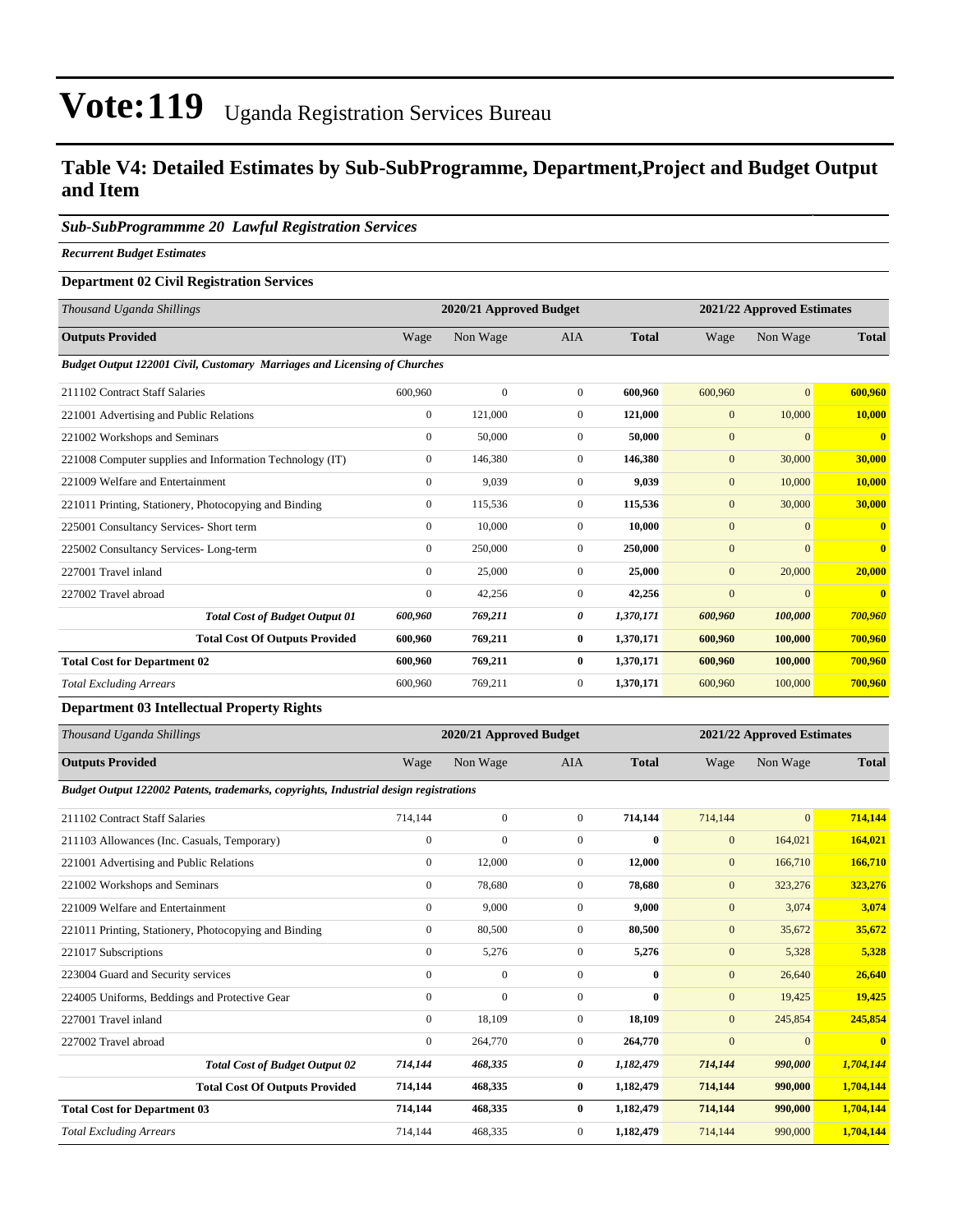#### **Department 04 Business Registration Services**

| Thousand Uganda Shillings                                                    |                  | 2020/21 Approved Budget |                |              | 2021/22 Approved Estimates |                            |              |
|------------------------------------------------------------------------------|------------------|-------------------------|----------------|--------------|----------------------------|----------------------------|--------------|
| <b>Outputs Provided</b>                                                      | Wage             | Non Wage                | <b>AIA</b>     | <b>Total</b> | Wage                       | Non Wage                   | <b>Total</b> |
| Budget Output 122003 Companies, Business names, Chattels and Legal Documents |                  |                         |                |              |                            |                            |              |
| 211102 Contract Staff Salaries                                               | 915,168          | $\boldsymbol{0}$        | $\mathbf{0}$   | 915,168      | 1,815,168                  | $\mathbf{0}$               | 1,815,168    |
| 221001 Advertising and Public Relations                                      | $\overline{0}$   | 5,000                   | $\mathbf{0}$   | 5,000        | $\mathbf{0}$               | 38,000                     | 38,000       |
| 221002 Workshops and Seminars                                                | $\overline{0}$   | 162,520                 | $\mathbf{0}$   | 162,520      | $\mathbf{0}$               | 31,740                     | 31,740       |
| 221003 Staff Training                                                        | $\overline{0}$   | 353,903                 | $\mathbf{0}$   | 353,903      | $\mathbf{0}$               | $\mathbf{0}$               | $\mathbf{0}$ |
| 221008 Computer supplies and Information Technology (IT)                     | $\overline{0}$   | 130,000                 | $\mathbf{0}$   | 130,000      | $\mathbf{0}$               | 130,000                    | 130,000      |
| 221009 Welfare and Entertainment                                             | $\overline{0}$   | 20,400                  | $\mathbf{0}$   | 20,400       | $\mathbf{0}$               | 20,400                     | 20,400       |
| 221011 Printing, Stationery, Photocopying and Binding                        | $\overline{0}$   | 127,500                 | $\mathbf{0}$   | 127,500      | $\mathbf{0}$               | 80,000                     | 80,000       |
| 221017 Subscriptions                                                         | $\overline{0}$   | $\mathbf{0}$            | $\mathbf{0}$   | $\bf{0}$     | $\mathbf{0}$               | 25,750                     | 25,750       |
| 225002 Consultancy Services-Long-term                                        | $\overline{0}$   | 950,000                 | $\mathbf{0}$   | 950,000      | $\overline{0}$             | $\mathbf{0}$               |              |
| 227001 Travel inland                                                         | $\boldsymbol{0}$ | 33,600                  | $\overline{0}$ | 33,600       | $\mathbf{0}$               | 27,510                     | 27,510       |
| <b>Total Cost of Budget Output 03</b>                                        | 915,168          | 1,782,923               | 0              | 2,698,091    | 1,815,168                  | 353,400                    | 2,168,568    |
| <b>Total Cost Of Outputs Provided</b>                                        | 915,168          | 1,782,923               | $\bf{0}$       | 2,698,091    | 1,815,168                  | 353,400                    | 2,168,568    |
| <b>Total Cost for Department 04</b>                                          | 915,168          | 1,782,923               | $\bf{0}$       | 2,698,091    | 1,815,168                  | 353,400                    | 2,168,568    |
| <b>Total Excluding Arrears</b>                                               | 915,168          | 1,782,923               | $\mathbf{0}$   | 2,698,091    | 1,815,168                  | 353,400                    | 2,168,568    |
| <b>Department 08 Insolvency Services</b>                                     |                  |                         |                |              |                            |                            |              |
| Thousand Uganda Shillings                                                    |                  | 2020/21 Approved Budget |                |              |                            | 2021/22 Approved Estimates |              |
| <b>Outputs Provided</b>                                                      | Wage             | Non Wage                | <b>AIA</b>     | <b>Total</b> | Wage                       | Non Wage                   | <b>Total</b> |
| <b>Budget Output 122004 Company Liquidation</b>                              |                  |                         |                |              |                            |                            |              |
| 211102 Contract Staff Salaries                                               | 194,688          | $\mathbf{0}$            | $\mathbf{0}$   | 194.688      | 194,688                    | $\mathbf{0}$               | 194.688      |

| 211102 Contract Staff Salaries              |                                       | 194.688  |         |   | 194.688 | 194,688      | $\mathbf{0}$          | 194.688      |
|---------------------------------------------|---------------------------------------|----------|---------|---|---------|--------------|-----------------------|--------------|
| 211103 Allowances (Inc. Casuals, Temporary) |                                       | $\Omega$ | 131.931 |   | 131.931 | $\mathbf{0}$ | $\mathbf{0}$          | $\mathbf{0}$ |
|                                             | <b>Total Cost of Budget Output 04</b> | 194,688  | 131,931 | 0 | 326.619 | 194,688      | $\boldsymbol{\theta}$ | 194,688      |
|                                             | <b>Total Cost Of Outputs Provided</b> | 194.688  | 131.931 |   | 326,619 | 194,688      | $\bf{0}$              | 194,688      |
| <b>Total Cost for Department 08</b>         |                                       | 194.688  | 131.931 |   | 326,619 | 194,688      | $\bf{0}$              | 194,688      |
| <b>Total Excluding Arrears</b>              |                                       | 194.688  | 131,931 |   | 326,619 | 194,688      | $\overline{0}$        | 194.688      |
|                                             |                                       |          |         |   |         |              |                       |              |

|                                           | GoU                                                                                                             | <b>External Fin</b> | AIA | <b>Total</b> | GoU       | <b>External Fin</b> | <b>Total</b> |
|-------------------------------------------|-----------------------------------------------------------------------------------------------------------------|---------------------|-----|--------------|-----------|---------------------|--------------|
| <b>Total Cost for Sub-SubProgramme 20</b> | 5,577,361                                                                                                       |                     |     | 5,577,361    | 4,768,360 |                     | 4,768,360    |
| <b>Total Excluding Arrears</b>            | 5,577,361                                                                                                       |                     |     | 5,577,361    | 4,768,360 |                     | 4,768,360    |
| .                                         | the contract of the contract of the contract of the contract of the contract of the contract of the contract of |                     |     |              |           |                     |              |

*Sub-SubProgrammme 25 General administration, planning, policy and support services*

*Recurrent Budget Estimates*

#### **Department 01 Office of the Registrar General**

| Thousand Uganda Shillings                                                          |                | 2020/21 Approved Budget |              |              | 2021/22 Approved Estimates |                |              |  |  |
|------------------------------------------------------------------------------------|----------------|-------------------------|--------------|--------------|----------------------------|----------------|--------------|--|--|
| <b>Outputs Provided</b>                                                            | Wage           | Non Wage                | AIA          | <b>Total</b> | Wage                       | Non Wage       | <b>Total</b> |  |  |
| <b>Budget Output 122501 Policy, Consultation, Planning and Monitoring Services</b> |                |                         |              |              |                            |                |              |  |  |
| 211102 Contract Staff Salaries                                                     | 1,773,312      | $\Omega$                | $\mathbf{0}$ | 1,773,312    | 1,773,312                  | $\overline{0}$ | 1,773,312    |  |  |
| 211103 Allowances (Inc. Casuals, Temporary)                                        |                | 112,400                 | $\mathbf{0}$ | 112,400      | $\mathbf{0}$               | 148,000        | 148,000      |  |  |
| 221001 Advertising and Public Relations                                            |                | 198,000                 | $\mathbf{0}$ | 198,000      | $\mathbf{0}$               | 185,590        | 185,590      |  |  |
| 221002 Workshops and Seminars                                                      | $\overline{0}$ | 116,190                 | $\mathbf{0}$ | 116,190      | $\mathbf{0}$               | 7,800          | 7,800        |  |  |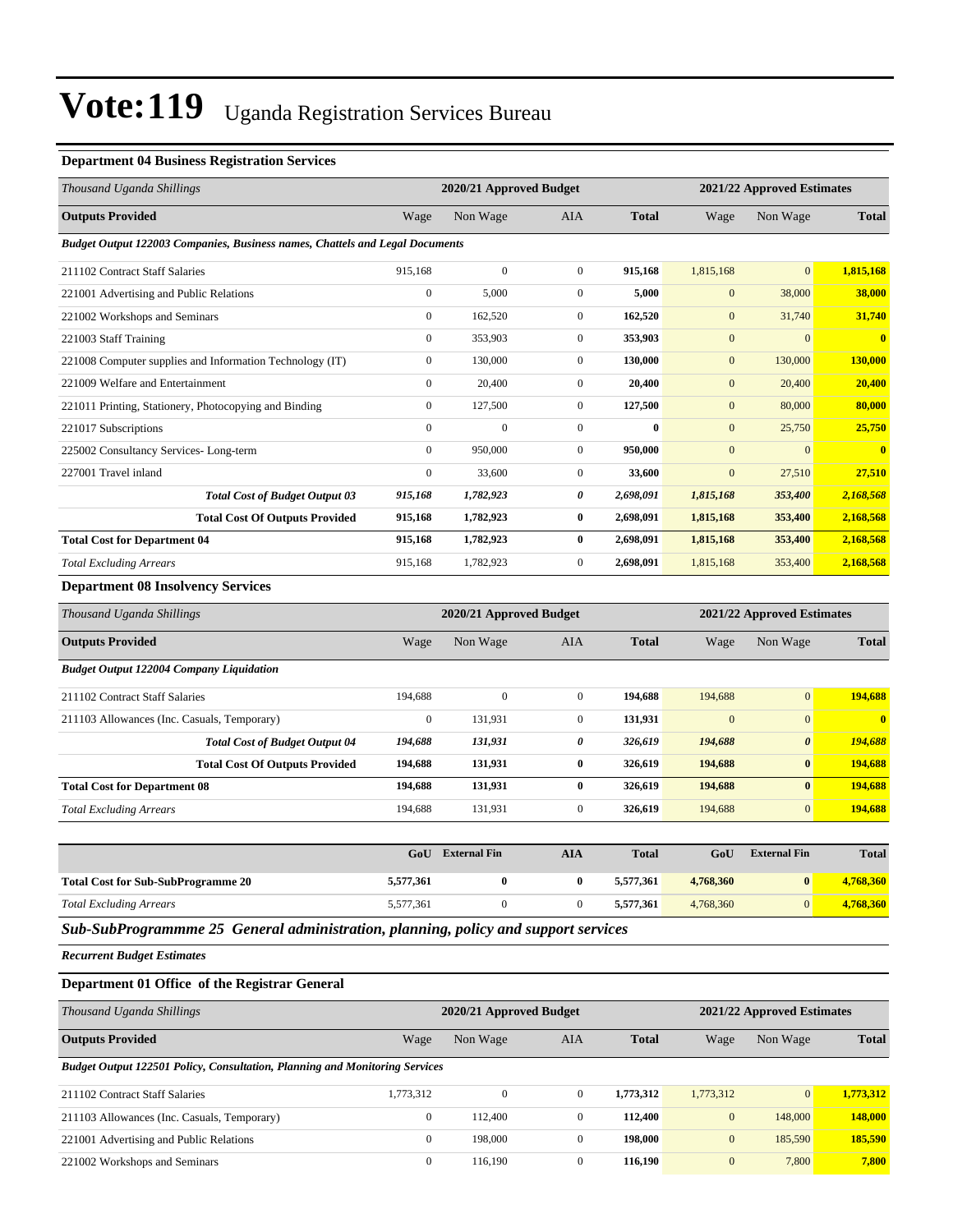| 221003 Staff Training                                    | $\mathbf{0}$     | 11,000    | $\Omega$       | 11,000    | $\mathbf{0}$ | 25,100         | 25,100                  |
|----------------------------------------------------------|------------------|-----------|----------------|-----------|--------------|----------------|-------------------------|
| 221008 Computer supplies and Information Technology (IT) | $\mathbf{0}$     | 785,212   | $\mathbf{0}$   | 785,212   | $\mathbf{0}$ | 238,643        | 238,643                 |
| 221009 Welfare and Entertainment                         | $\mathbf{0}$     | 98,400    | $\mathbf{0}$   | 98,400    | $\mathbf{0}$ | 24,000         | 24,000                  |
| 221011 Printing, Stationery, Photocopying and Binding    | $\mathbf{0}$     | 152,354   | $\mathbf{0}$   | 152,354   | $\mathbf{0}$ | 35,500         | 35,500                  |
| 221012 Small Office Equipment                            | $\mathbf{0}$     | 1.000     | $\mathbf{0}$   | 1.000     | $\mathbf{0}$ | $\mathbf{0}$   | $\mathbf{0}$            |
| 221017 Subscriptions                                     | $\mathbf{0}$     | 2,500     | $\mathbf{0}$   | 2,500     | $\mathbf{0}$ | 9,450          | 9,450                   |
| 222003 Information and communications technology (ICT)   | $\mathbf{0}$     | 520,000   | $\mathbf{0}$   | 520,000   | $\mathbf{0}$ | 889,222        | 889,222                 |
| 223004 Guard and Security services                       | $\mathbf{0}$     | 21,600    | $\overline{0}$ | 21,600    | $\mathbf{0}$ | $\overline{0}$ | $\overline{\mathbf{0}}$ |
| 225001 Consultancy Services- Short term                  | $\mathbf{0}$     | 24,000    | $\mathbf{0}$   | 24,000    | $\mathbf{0}$ | 60,000         | 60,000                  |
| 227001 Travel inland                                     | $\mathbf{0}$     | 49,280    | $\overline{0}$ | 49,280    | $\mathbf{0}$ | 34,950         | 34,950                  |
| 282101 Donations                                         | $\Omega$         | 16,000    | $\mathbf{0}$   | 16,000    | $\mathbf{0}$ | 10,500         | 10,500                  |
| 282102 Fines and Penalties/ Court wards                  | $\boldsymbol{0}$ | 40,000    | $\Omega$       | 40,000    | $\mathbf{0}$ | 28,709         | 28,709                  |
| <b>Total Cost of Budget Output 01</b>                    | 1,773,312        | 2,147,936 | 0              | 3,921,248 | 1,773,312    | 1,697,464      | 3,470,776               |
| <b>Total Cost Of Outputs Provided</b>                    | 1,773,312        | 2,147,936 | $\bf{0}$       | 3,921,248 | 1,773,312    | 1,697,464      | 3,470,776               |
| <b>Total Cost for Department 01</b>                      | 1,773,312        | 2,147,936 | $\bf{0}$       | 3,921,248 | 1,773,312    | 1,697,464      | 3,470,776               |
| <b>Total Excluding Arrears</b>                           | 1,773,312        | 2,147,936 | $\overline{0}$ | 3,921,248 | 1,773,312    | 1,697,464      | 3,470,776               |
| <b>Department 05 Finance and Administration</b>          |                  |           |                |           |              |                |                         |

## *Thousand Uganda Shillings* **2020/21 Approved Budget 2021/22 Approved Estimates**

| 2020/21 Approved Duuget |                  |                                                                             |           | 2021/22 Approved Estimates                                                                                                             |                                                                                                                              |                         |  |
|-------------------------|------------------|-----------------------------------------------------------------------------|-----------|----------------------------------------------------------------------------------------------------------------------------------------|------------------------------------------------------------------------------------------------------------------------------|-------------------------|--|
| Wage                    | Non Wage         | AIA                                                                         |           | Wage                                                                                                                                   | Non Wage                                                                                                                     | <b>Total</b>            |  |
|                         |                  |                                                                             |           |                                                                                                                                        |                                                                                                                              |                         |  |
| 3,369,403               | $\mathbf{0}$     | $\overline{0}$                                                              |           | 4,269,403                                                                                                                              | $\overline{0}$                                                                                                               | 4,269,403               |  |
| $\boldsymbol{0}$        | 3,761,249        | $\overline{0}$                                                              |           | $\mathbf{0}$                                                                                                                           | 2,517,697                                                                                                                    | 2,517,697               |  |
| $\mathbf{0}$            | 897,952          | $\overline{0}$                                                              |           | $\mathbf{0}$                                                                                                                           | 1,077,952                                                                                                                    | 1,077,952               |  |
| $\overline{0}$          | 758,112          | $\overline{0}$                                                              |           | $\mathbf{0}$                                                                                                                           | 758,112                                                                                                                      | 758,112                 |  |
| $\boldsymbol{0}$        | 10,000           | $\overline{0}$                                                              |           | $\mathbf{0}$                                                                                                                           | 10,000                                                                                                                       | 10,000                  |  |
| $\mathbf{0}$            | 2,244,881        | $\overline{0}$                                                              |           | $\mathbf{0}$                                                                                                                           | 2,694,881                                                                                                                    | 2,694,881               |  |
| $\boldsymbol{0}$        | 245,054          | $\mathbf{0}$                                                                |           | $\mathbf{0}$                                                                                                                           | 59,444                                                                                                                       | 59,444                  |  |
| $\mathbf{0}$            | 100,308          | $\overline{0}$                                                              |           | $\mathbf{0}$                                                                                                                           | $\Omega$                                                                                                                     | $\mathbf{0}$            |  |
| $\boldsymbol{0}$        | 30,000           | $\overline{0}$                                                              |           | $\mathbf{0}$                                                                                                                           | 20,000                                                                                                                       | 20,000                  |  |
| $\mathbf{0}$            | 841,895          | $\overline{0}$                                                              |           | $\mathbf{0}$                                                                                                                           | 612,107                                                                                                                      | 612,107                 |  |
| $\overline{0}$          | 51,906           | $\overline{0}$                                                              |           | $\mathbf{0}$                                                                                                                           | 85,310                                                                                                                       | 85,310                  |  |
| $\mathbf{0}$            | 13,955           | $\overline{0}$                                                              |           | $\mathbf{0}$                                                                                                                           | $\mathbf{0}$                                                                                                                 | $\overline{\mathbf{0}}$ |  |
| $\mathbf{0}$            | 1,425,511        | $\overline{0}$                                                              | 1,425,511 | $\mathbf{0}$                                                                                                                           | 1,242,047                                                                                                                    | 1,242,047               |  |
| $\mathbf{0}$            | 139,700          | $\overline{0}$                                                              |           | $\mathbf{0}$                                                                                                                           | 139,700                                                                                                                      | 139,700                 |  |
| $\mathbf{0}$            | 216,000          | $\overline{0}$                                                              |           | $\mathbf{0}$                                                                                                                           | 216,000                                                                                                                      | 216,000                 |  |
| $\overline{0}$          | 96,000           | $\overline{0}$                                                              |           | $\mathbf{0}$                                                                                                                           | 96,000                                                                                                                       | 96,000                  |  |
| $\mathbf{0}$            | 27,459           | $\overline{0}$                                                              |           | $\mathbf{0}$                                                                                                                           | 41,631                                                                                                                       | 41,631                  |  |
| $\mathbf{0}$            | 73,563           | $\overline{0}$                                                              |           | $\mathbf{0}$                                                                                                                           | 83,563                                                                                                                       | 83,563                  |  |
| $\mathbf{0}$            | 36,856           | $\overline{0}$                                                              |           | $\mathbf{0}$                                                                                                                           | $\overline{0}$                                                                                                               | $\overline{\mathbf{0}}$ |  |
| $\mathbf{0}$            | $\boldsymbol{0}$ | $\overline{0}$                                                              |           | $\mathbf{0}$                                                                                                                           | 80,000                                                                                                                       | 80,000                  |  |
| $\boldsymbol{0}$        | 543,300          | $\overline{0}$                                                              |           | $\boldsymbol{0}$                                                                                                                       | 604,800                                                                                                                      | 604,800                 |  |
| $\mathbf{0}$            | 10,000           | $\overline{0}$                                                              |           | $\mathbf{0}$                                                                                                                           | 10,000                                                                                                                       | 10,000                  |  |
| $\boldsymbol{0}$        | 251,600          | $\mathbf{0}$                                                                |           | $\mathbf{0}$                                                                                                                           | 251,600                                                                                                                      | 251,600                 |  |
| $\mathbf{0}$            | 17,760           | $\overline{0}$                                                              |           | $\mathbf{0}$                                                                                                                           | 10,000                                                                                                                       | 10,000                  |  |
|                         |                  | Budget Output 122501 Policy, Consultation, Planning and Monitoring Services |           | <b>Total</b><br>3,369,403<br>10,000<br>2,244,881<br>245,054<br>841,895<br>216,000<br>73,563<br>$\bf{0}$<br>543,300<br>10,000<br>17,760 | 3,761,249<br>897,952<br>758,112<br>100,308<br>30,000<br>51,906<br>13,955<br>139,700<br>96,000<br>27,459<br>36,856<br>251,600 |                         |  |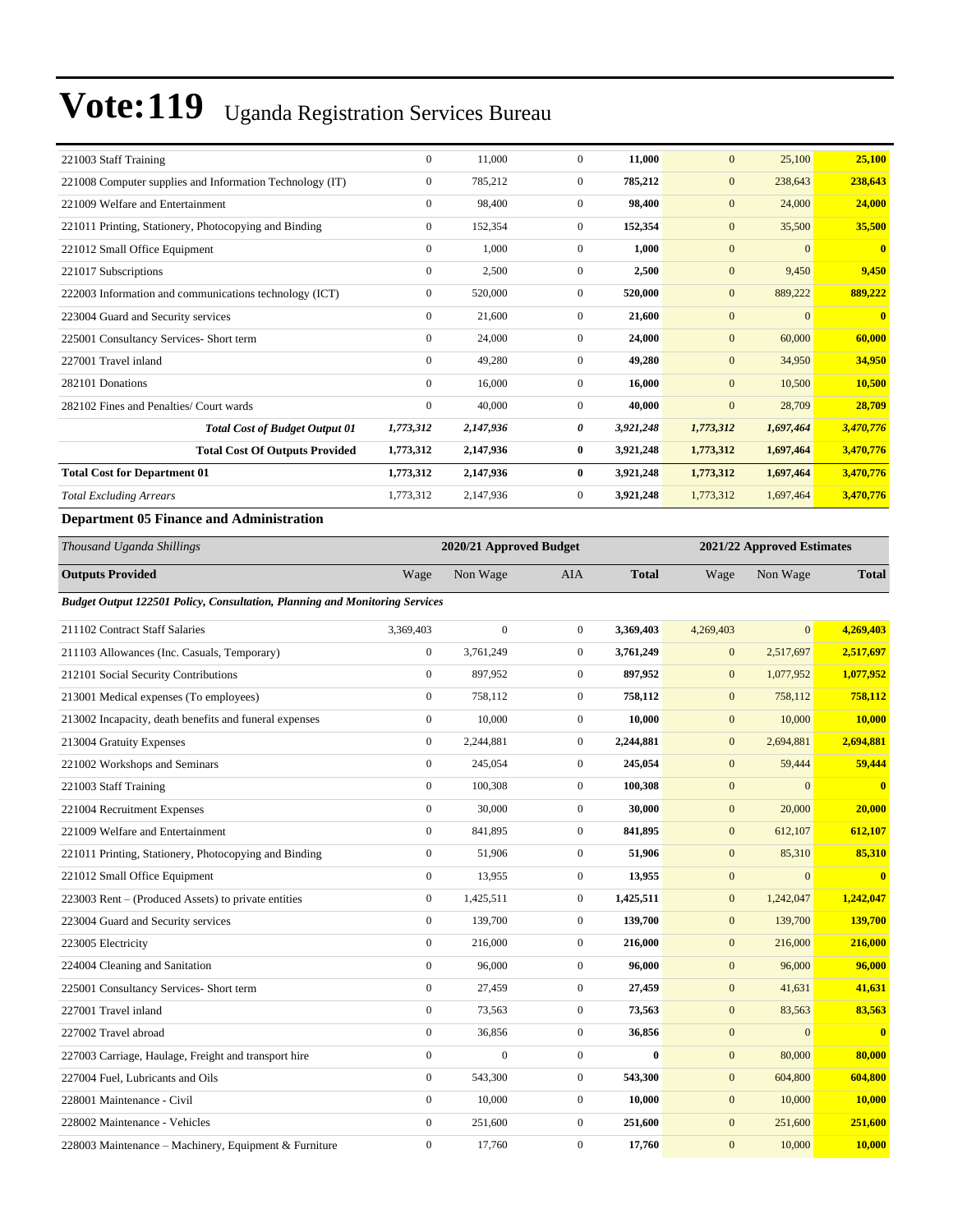| 282101 Donations                                                                   | $\boldsymbol{0}$        | 12,800           | $\mathbf{0}$     | 12,800                     | $\mathbf{0}$               | $\mathbf{0}$          | $\overline{\mathbf{0}}$ |  |
|------------------------------------------------------------------------------------|-------------------------|------------------|------------------|----------------------------|----------------------------|-----------------------|-------------------------|--|
| <b>Total Cost of Budget Output 01</b>                                              | 3,369,403               | 11,805,862       | 0                | 15,175,265                 | 4,269,403                  | 10,610,845            | 14,880,248              |  |
| <b>Total Cost Of Outputs Provided</b>                                              | 3,369,403               | 11,805,862       | $\bf{0}$         | 15,175,265                 | 4,269,403                  | 10,610,845            | 14,880,248              |  |
| <b>Arrears</b>                                                                     | Wage                    | Non Wage         | AIA              | <b>Total</b>               | Wage                       | Non Wage              | Total                   |  |
| <b>Budget Output 122599 Arrears</b>                                                |                         |                  |                  |                            |                            |                       |                         |  |
| 321605 Domestic arrears (Budgeting)                                                | $\boldsymbol{0}$        | 22,796           | $\mathbf{0}$     | 22,796                     | $\mathbf{0}$               | $\mathbf{0}$          | $\bf{0}$                |  |
| 321614 Electricity arrears (Budgeting)                                             | $\mathbf{0}$            | 9,034            | $\mathbf{0}$     | 9,034                      | $\mathbf{0}$               | $\overline{0}$        | $\bf{0}$                |  |
| <b>Total Cost of Budget Output 99</b>                                              | 0                       | 31,830           | 0                | 31,830                     | $\boldsymbol{\theta}$      | $\boldsymbol{\theta}$ | $\boldsymbol{\theta}$   |  |
| <b>Total Cost Of Arrears</b>                                                       | $\bf{0}$                | 31,830           | $\bf{0}$         | 31,830                     | $\bf{0}$                   | $\bf{0}$              | $\bf{0}$                |  |
| <b>Total Cost for Department 05</b>                                                | 3,369,403               | 11,837,692       | $\bf{0}$         | 15,207,095                 | 4,269,403                  | 10,610,845            | 14,880,248              |  |
| <b>Total Excluding Arrears</b>                                                     | 3,369,403               | 11,805,862       | $\mathbf{0}$     | 15,175,265                 | 4,269,403                  | 10,610,845            | 14,880,248              |  |
| <b>Department 06 Regional Offices</b>                                              |                         |                  |                  |                            |                            |                       |                         |  |
| Thousand Uganda Shillings                                                          | 2020/21 Approved Budget |                  |                  | 2021/22 Approved Estimates |                            |                       |                         |  |
| <b>Outputs Provided</b>                                                            | Wage                    | Non Wage         | AIA              | <b>Total</b>               | Wage                       | Non Wage              | <b>Total</b>            |  |
| <b>Budget Output 122501 Policy, Consultation, Planning and Monitoring Services</b> |                         |                  |                  |                            |                            |                       |                         |  |
| 211102 Contract Staff Salaries                                                     | 1,110,984               | $\mathbf{0}$     | $\mathbf{0}$     | 1,110,984                  | 1,110,984                  | $\mathbf{0}$          | 1,110,984               |  |
| 221009 Welfare and Entertainment                                                   | $\boldsymbol{0}$        | 50,400           | $\mathbf{0}$     | 50,400                     | $\boldsymbol{0}$           | 19,200                | 19,200                  |  |
| 221011 Printing, Stationery, Photocopying and Binding                              | $\boldsymbol{0}$        | 62,456           | $\boldsymbol{0}$ | 62,456                     | $\mathbf{0}$               | 8,000                 | 8,000                   |  |
| 221017 Subscriptions                                                               | $\boldsymbol{0}$        | 7,000            | $\mathbf{0}$     | 7,000                      | $\mathbf{0}$               | $\mathbf{0}$          | $\overline{0}$          |  |
| 222002 Postage and Courier                                                         | $\boldsymbol{0}$        | 4,800            | $\mathbf{0}$     | 4,800                      | $\mathbf{0}$               | 2,400                 | 2,400                   |  |
| 223004 Guard and Security services                                                 | $\boldsymbol{0}$        | 36,000           | $\mathbf{0}$     | 36,000                     | $\boldsymbol{0}$           | 36,000                | 36,000                  |  |
| 224004 Cleaning and Sanitation                                                     | $\overline{0}$          | $\overline{0}$   | $\mathbf{0}$     | $\bf{0}$                   | $\boldsymbol{0}$           | 4,800                 | 4,800                   |  |
| 227001 Travel inland                                                               | $\boldsymbol{0}$        | 61,600           | $\boldsymbol{0}$ | 61,600                     | $\mathbf{0}$               | 12,000                | 12,000                  |  |
| 228001 Maintenance - Civil                                                         | $\boldsymbol{0}$        | $\mathbf{0}$     | $\mathbf{0}$     | $\bf{0}$                   | $\mathbf{0}$               | 1,800                 | 1,800                   |  |
| 228002 Maintenance - Vehicles                                                      | $\boldsymbol{0}$        | 15,120           | $\mathbf{0}$     | 15,120                     | $\overline{0}$             | 8,000                 | 8,000                   |  |
| 228003 Maintenance - Machinery, Equipment & Furniture                              | $\overline{0}$          | 4,800            | $\mathbf{0}$     | 4,800                      | $\mathbf{0}$               | 2,800                 | 2,800                   |  |
| <b>Total Cost of Budget Output 01</b>                                              | 1,110,984               | 242,176          | 0                | 1,353,160                  | 1,110,984                  | 95,000                | 1,205,984               |  |
| <b>Total Cost Of Outputs Provided</b>                                              | 1,110,984               | 242,176          | $\bf{0}$         | 1,353,160                  | 1,110,984                  | 95,000                | 1,205,984               |  |
| <b>Total Cost for Department 06</b>                                                | 1,110,984               | 242,176          | $\bf{0}$         | 1,353,160                  | 1,110,984                  | 95,000                | 1,205,984               |  |
| <b>Total Excluding Arrears</b>                                                     | 1,110,984               | 242,176          | $\overline{0}$   | 1,353,160                  | 1,110,984                  | 95,000                | 1,205,984               |  |
| Department 07 Internal Audit                                                       |                         |                  |                  |                            |                            |                       |                         |  |
| Thousand Uganda Shillings                                                          | 2020/21 Approved Budget |                  |                  |                            | 2021/22 Approved Estimates |                       |                         |  |
| <b>Outputs Provided</b>                                                            | Wage                    | Non Wage         | AIA              | <b>Total</b>               | Wage                       | Non Wage              | Total                   |  |
| <b>Budget Output 122501 Policy, Consultation, Planning and Monitoring Services</b> |                         |                  |                  |                            |                            |                       |                         |  |
| 211102 Contract Staff Salaries                                                     | 300,864                 | $\boldsymbol{0}$ | $\boldsymbol{0}$ | 300,864                    | 300,864                    | $\mathbf{0}$          | 300,864                 |  |
| 221003 Staff Training                                                              | $\boldsymbol{0}$        | 15,300           | $\boldsymbol{0}$ | 15,300                     | $\mathbf{0}$               | 7,200                 | 7,200                   |  |
| 221009 Welfare and Entertainment                                                   | $\boldsymbol{0}$        | 7,200            | $\boldsymbol{0}$ | 7,200                      | $\boldsymbol{0}$           | $\mathbf{0}$          | $\mathbf{0}$            |  |
| 221011 Printing, Stationery, Photocopying and Binding                              | $\boldsymbol{0}$        | 8,403            | $\boldsymbol{0}$ | 8,403                      | $\bf{0}$                   | 3,195                 | 3,195                   |  |
| 221012 Small Office Equipment                                                      | $\boldsymbol{0}$        | 1,305            | $\boldsymbol{0}$ | 1,305                      | $\boldsymbol{0}$           | 505                   | 505                     |  |
| 221017 Subscriptions                                                               | $\boldsymbol{0}$        | 10,100           | $\boldsymbol{0}$ | 10,100                     | $\boldsymbol{0}$           | 24,050                | 24,050                  |  |